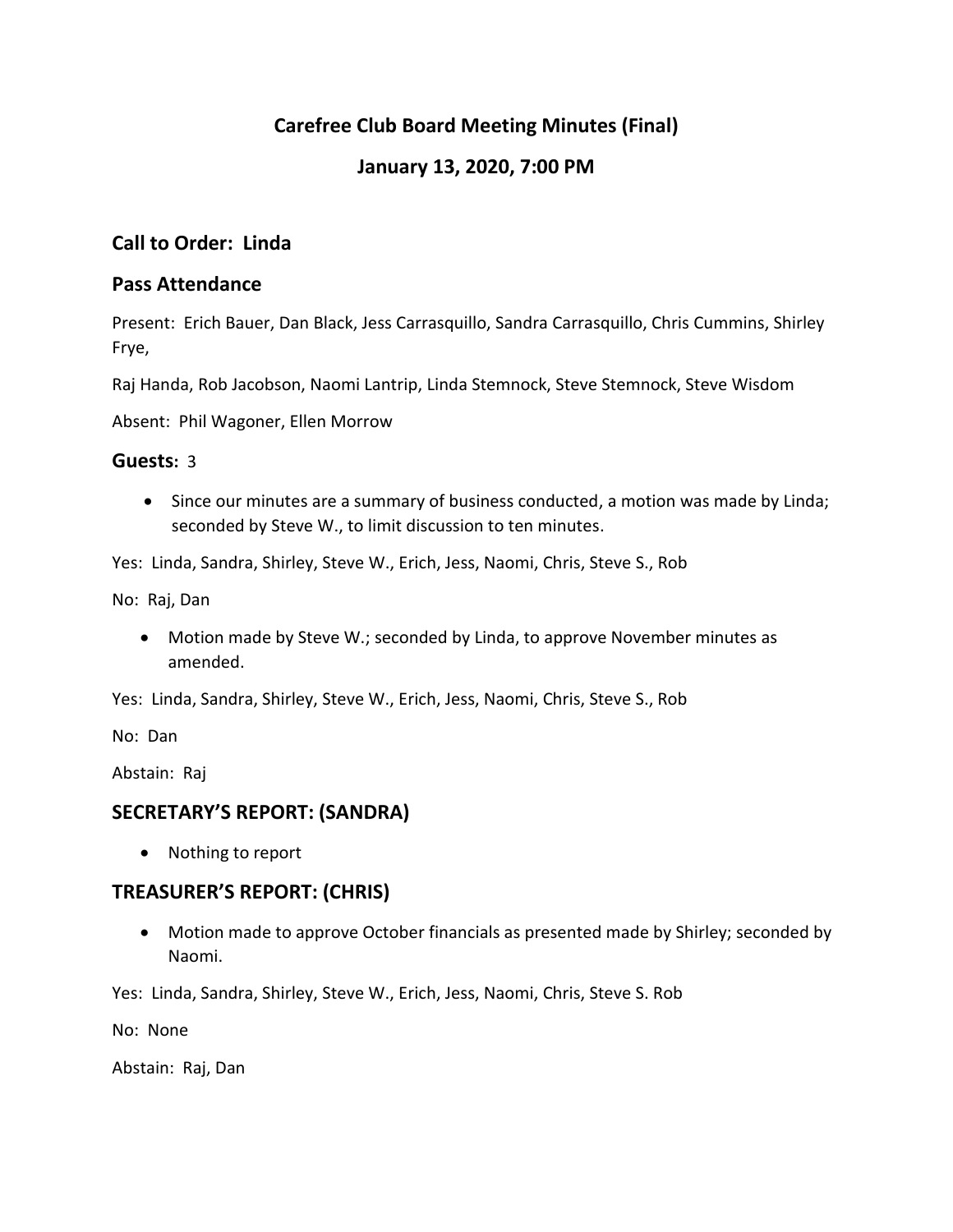Motion made to approve November financials as presented made by Linda; seconded by Jess.

Yes: Linda, Sandra, Shirley, Steve W., Erich, Jess, Naomi, Chris, Steve S., Rob

No: None

Abstain: Raj, Dan

 Motion made to approve December financials as presented made by Linda; seconded by Erich.

Yes: Linda, Sandra, Shirley, Steve W., Erich, Jess, Naomi, Chris, Steve S., Rob

No: Dan

Abstain: Raj

# **POOL COMMITTEE: (LINDA)**

Nothing to report.

# **GROUNDS: (ROB)**

- There was a decision made that the fencing around the basketball courts would be put back up.
- Concrete has been dumped in the creek to slow the erosion down. Some of the grass is torn up around the creek and now needs repaired, and that will be discussed at next month's meeting.

# **NEWSLETTER: (JESS)**

Nothing to report.

**ACTIVITIES:** Vacant

# **WEB: (ERICH)**

- Back end email giving us some issues. We are working on it.
- The system can now accommodate a second email address per member household.

# **CLUBHOUSE: (STEVE W.)**

- December Collected \$936.00 Expenses of \$539.77
- January Collected \$1,204.00 Expenses of \$43.00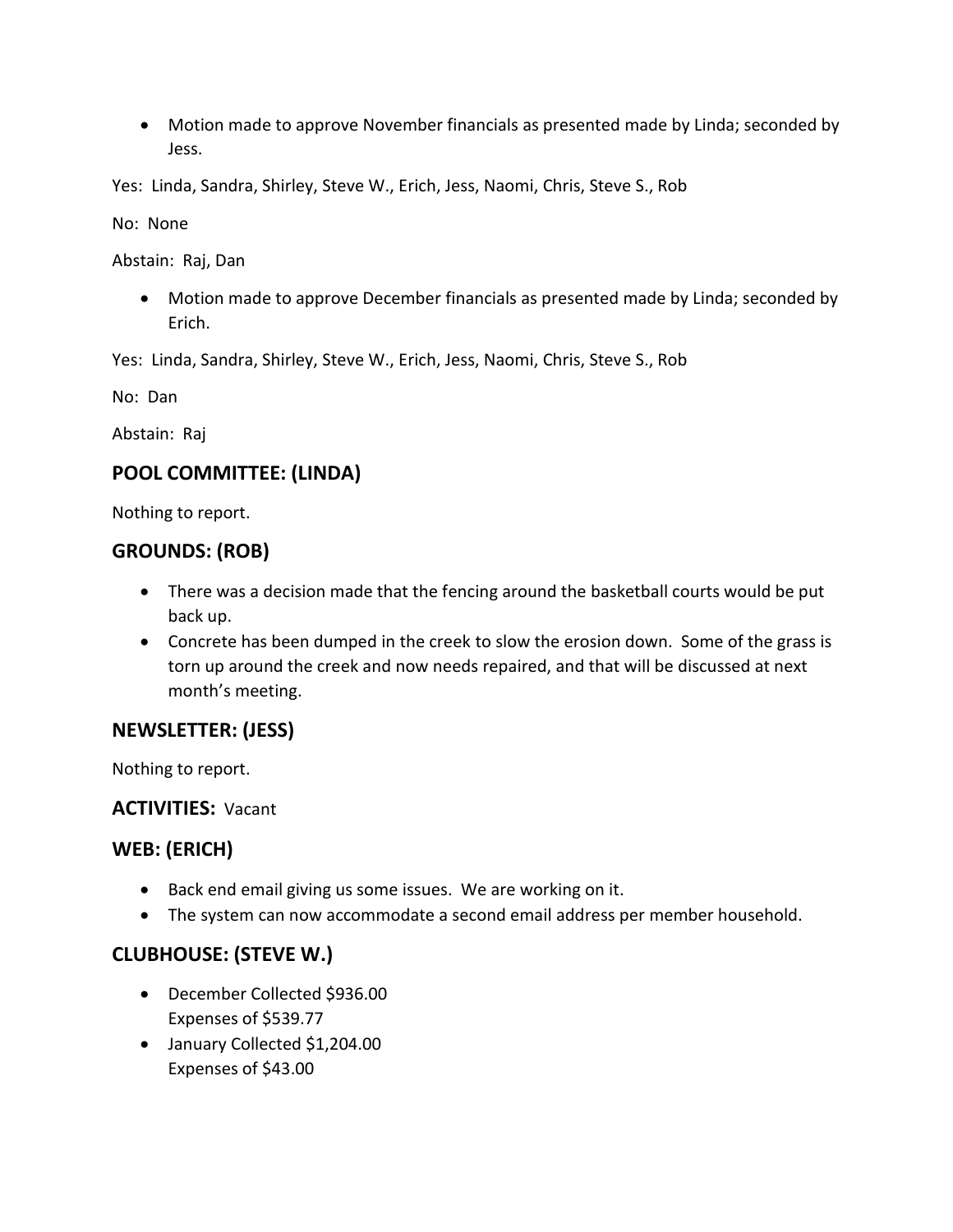# **SWIM TEAM: (ERICH)**

Dormant

## **OLD BUSINESS:** None

## **NEW BUSINESS:**

 Motion made by Steve W.; seconded by Linda to approve \$11,005.00 from reserves for interior painting of the clubhouse and carpet replacement in 2020. (Includes 10% contingency).

Yes: Linda, Sandra, Shirley, Steve W., Erich, Raj, Jess, Naomi Chris, Steve S., Rob

No: Dan

Abstain: None

 Motion made by Dan; seconded by Raj to provide Daniel Black all the supporting documents that were utilized by Carefree Club's accounting firm to generate the 2017/2018 state and federal returns by 5:00PM, January 20, 2020.

(Dan already has the year end documents that are provided by the treasurer to our accounting firm – they are currently on the club's website.) The year end balance sheet, and the year end income statement is all the accountants receive.

Yes: Dan, Raj

No: None

Abstain: Linda, Sandra, Shirley, Steve W., Erich, Jess, Naomi, Chris, Steve S., Rob

# **Capital Expenditures-2020**

Committee Chairs were asked for input regarding capital expenditures for 2020 from the Finance Committee. In addition, items listed in the Reserve Study is also included. The following list of proposed projects was compiled. These items may, or may not, be pursued in 2020.

## **Per Capital Expenditure**:

- A. Majority of Board quorum for up to 5% of total annual maintenance assessment
- B. 2/3 Majority of Board of Directors for a capital expenditure between 5-10%
- C. 2/3 Majority of Members for a capital expenditure over 10%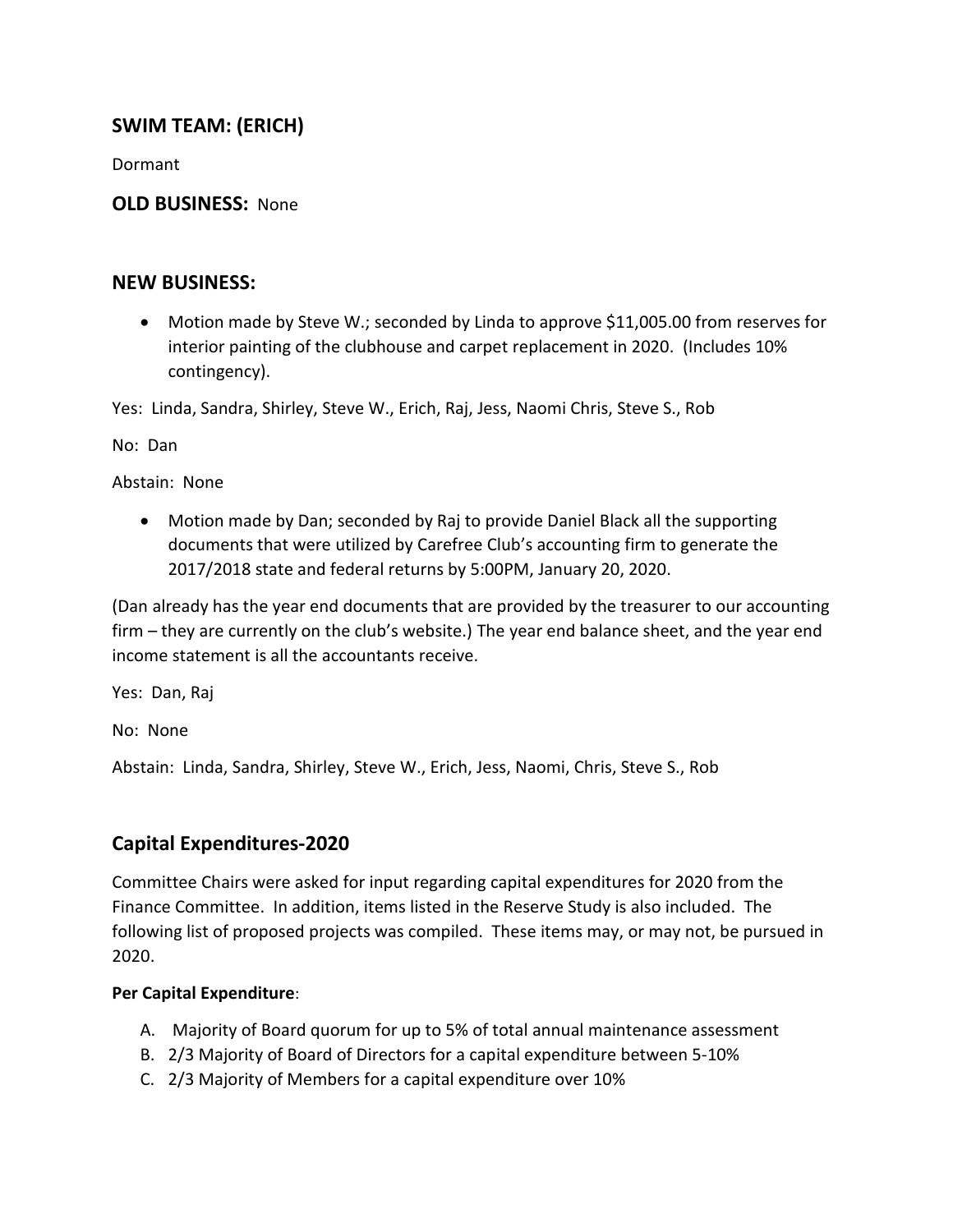### 1. **Seal Coat parking lot**

 $(\text{Approved } 2019 \text{ but not completed})$  \$3,500.00

### 2. **Tennis Courts**

(Reserve study 2017; recoat)  $$12,883.00$  Reserve study estimate. Reserve study indicates recoating. They need to be replaced, which would require a membership vote. Rob wants membership input prior to project.

### 3. (a.) **Clubhouse painting-interior**

(Reserve study 2019) \$2,732.00 Reserve Study estimate

### (b**.**) **Clubhouse carpet**

(Reserve Study 2020) \$9,454.00 Reserve Study estimate

Steve Wisdom provided a quote of \$2,750.00 to paint the interior and \$7,255.00 for carpet. The total is \$11,005.00 including a 10% contingency, and was approved by the board.

### (c.) **Clubhouse painting exterior**

(Reserve study 2019) \$3,825.00 Reserve study estimate.

 If we choose to paint the exterior as recommended in Reserve Study, may need a membership vote depending on the cost. Linda will get some quotes, and board will decide at a later date whether or not to approve.

## 4. **Baby pool painting**

(Reserve study 2018: Pool Paint/Stripe) \$10,861.00 Reserve study estimate. Reserve study appears to recommend both pools be painted, but only the baby pool requires painting this year and Steve S. will get quotes.

## 5. **Pool Furniture Replacement**

(Reserve Study 2016) \$4,000.00 Reserve study estimate Linda has purchased about 20 chairs on clearance, (cost of \$345.00) and is going to have some of the existing chairs restrapped. Linda will get quotes to have some chairs restrapped.

#### 6. **Bathroom Floors**

Not currently a line item on Reserve Study, but would be a new item in Reserves. The Reserve Study has "General Contingency" items. Estimates to redo the floors to correct the slope toward the drains and add a non-slip, easily cleaned surface are